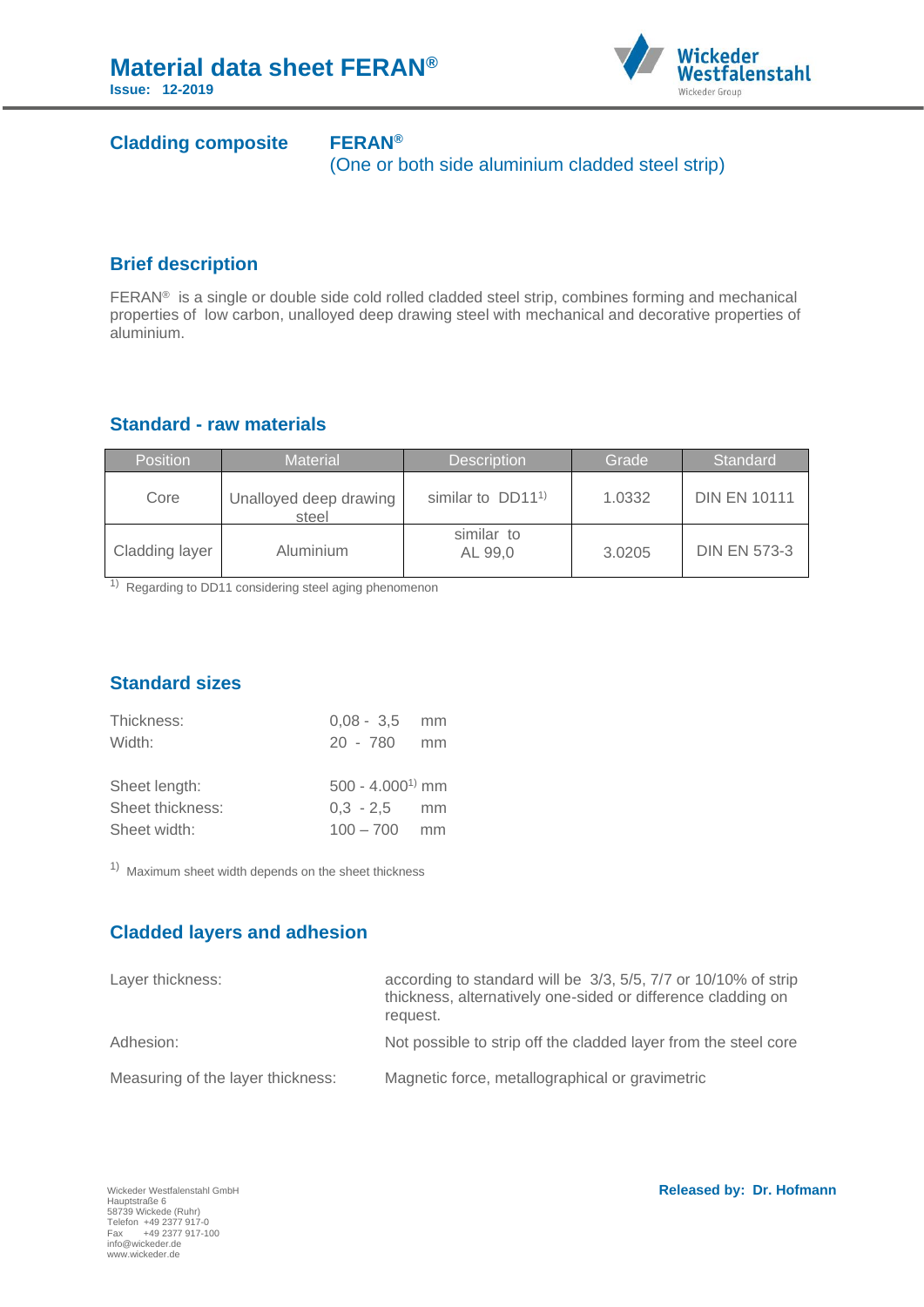

#### **Mechanical properties**

The following table shows mechanical data of Feran with aluminium layer of max. 10/10% after skin pass operation and after the steel aging process is completed.

| Surface<br>condition | Mechanical<br>strength | After skin pass <sup>1)</sup><br>(less. 2 days) |                   |                         | Aging completed <sup>2)</sup><br>$(>= 1$ month) |                      |                        |
|----------------------|------------------------|-------------------------------------------------|-------------------|-------------------------|-------------------------------------------------|----------------------|------------------------|
|                      |                        | $R_{p0,2}^{(3)}$<br>[MPa]                       | $Rm^{4}$<br>[MPa] | $A_{80}^{5)}$<br>$[\%]$ | $R_{p0,2}^{(3)}$<br>[MPa]                       | $R_m^{(4)}$<br>IMPa) | $A_{80}^{5}$<br>$[\%]$ |
| Mill finish          | LC                     | max. 250                                        | 270-370           | min. 30                 | max. 300                                        | 290-390              | min. 27                |
| <b>Bright</b>        | LC+                    | max. 280                                        | 270-370           | min. 28                 | max. 330                                        | 290-390              | min.22                 |

1) Data are shown on certificate, 2) Typical Data measured in material flow

3) Yield point, 4) Tensile strength, 5) Elongation (Ultimate strain)

On request is available FERAN rolled to mechanical properties rolled close to C290-C690 according to standard EN 10139.

# **Specific Performances of FERAN®**

Because of using a specific steel grade for the cladding process, the core strip is no non - aging material, i.e. mechanical and technological values of the steel change as a function of the from-bin transfer time.

Higher temperatures accelerate this process. Phenomenological, it is characterized by a distinct yield strength during the tensile test.

| Description | <b>Characteristics</b>                                                                                                                                                                      | Roughness Ra      |
|-------------|---------------------------------------------------------------------------------------------------------------------------------------------------------------------------------------------|-------------------|
| bright      | Bright, metallically clean surface. Pitting, grooves and scratches<br>are permitted as long as the uniform smooth appearance is not<br>essentially impaired when viewed with the naked eye. | $< 0.10 \mu m$    |
| mill finish | Metallically clean surface. Pitting, minimal defects and scratches<br>are acceptable in a scale not impairing the technical function of                                                     | $0,15-0,80 \mu m$ |
| isotropic   | the outside layers of the composite material.                                                                                                                                               | $1,0 - 2,0 \mu m$ |

#### **Surface Conditions**